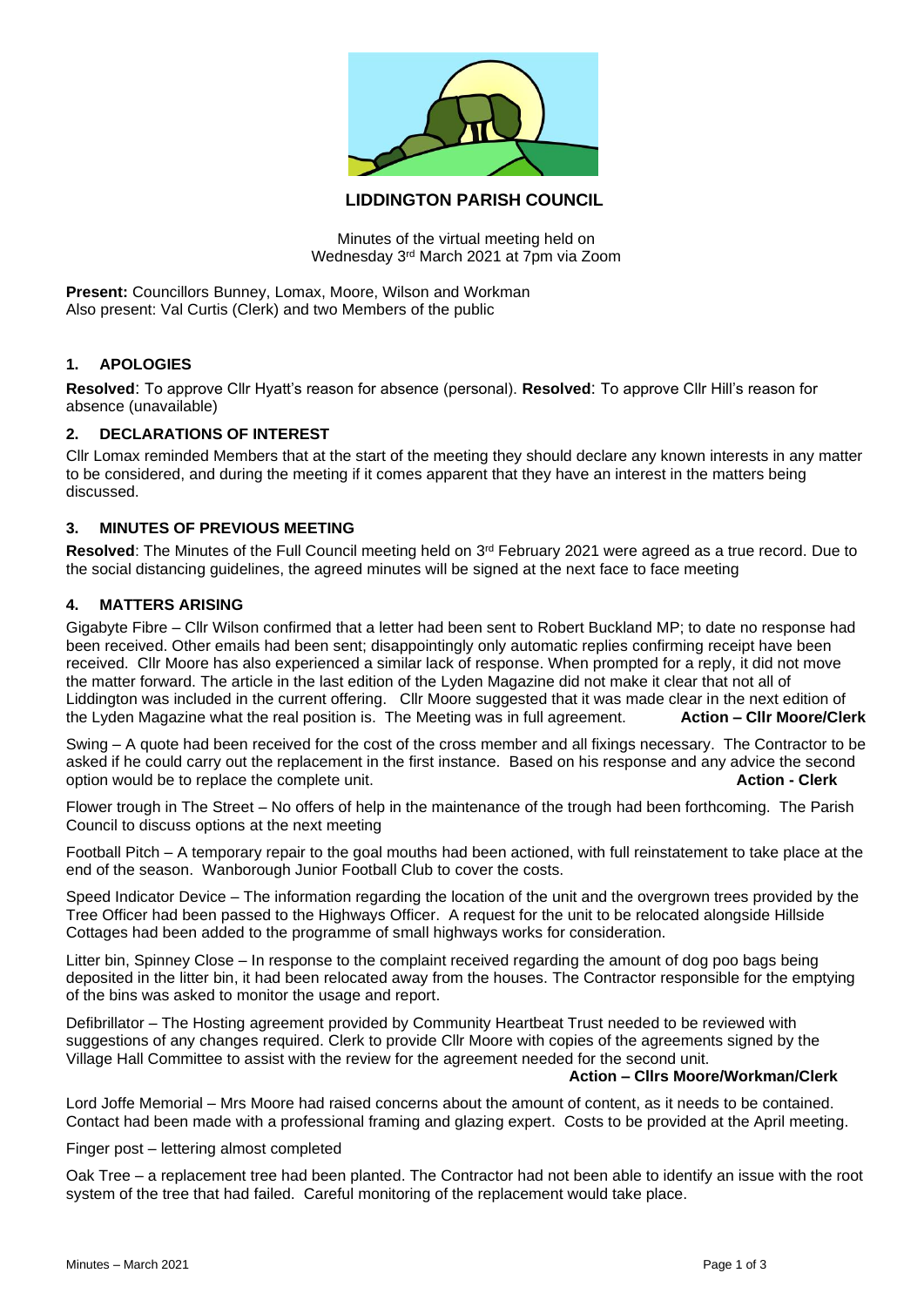Cabinet Member Advisory Group (CMAG) – Wanborough Parish Council had agreed to the suggestion of a joint meeting with Liddington Parish Council to discuss issues that affected both, prior to a CMAG meeting. Wanborough Parish Council to suggest suitable dates

SBC Standards Procedure & Processes – letter sent, awaiting response

## **5. PUBLIC SESSION**

Two Members of the public were in attendance to make the Parish Council aware of the following:

Liddington Hill Monument – the decking boards appeared to be in poor condition and needed some attention

Gigabyte Fibre – it was believed that one property in Medbourne Lane already had fibre installed?

Dog Poo – continued to be a problem in the playing field. It had also been noticed that dog poo was being brought from domestic properties and placed in the dog bins – was this appropriate use of the public facilities? The Meeting agreed that this was not acceptable practice, however, it was not possible to stop it. Dog poo could be disposed of in domestic wheelie bins.

A group of several adults, not adhering to the social distancing guidelines had congregated in the recreation field at the weekend with loud music playing, which was considered unacceptable. The Meeting advised that the Police should be informed as only they had the power to be able to disperse them.

## **6. PLANNING MATTERS**

#### **(a) To consider any planning applications:**

**Application: S/LBC/21/0126 (9th March 2021) Location:** Liddington Manor, The Street Liddington SN4 0HD **Proposal:** Internal alterations and new external openings **Resolved:** Liddington Parish Council has no objections to this application

#### **(b) To note any decisions:**

The Meeting noted that no decisions had been received

Inlands Farm – Cllr Moore had attended the latest virtual meeting of the South Swindon Protection Group, when confirmation had been provided that they would be making representation at the Appeal to the Planning Inspector against SBC's refusal to grant permission for the 'Science Park' to be built. The appeal was likely to take place in 6/9 months' time and run for approximately 12 days. The revised Local Plan should be available during the summer where the site is identified as not appropriate for development.

## **7. WARD COUNCILLOR REPORT**

No Ward Councillor's report was given as Councillor Sumner was unable to attend the meeting.

## **8. FINANCE**

#### (a) **To approve payment of the following invoices**:

• Swindon Borough Council – Highway licence - £125.00 - This payment was not approved and will continue to be disputed.

Resolved: Cllr Moore proposed approval of the invoices, the standing order, recurring payment and ratification of the payment made between meetings. Cllr Lomax seconded the approval and was unanimously agreed.

- Members expenses wood for finger posts £54.00
- Wilts & Berks Canal Trust £25.00
- Adams & Watt additional works invoice no 3344 £541.80
- Clerks Remuneration £622.62
- Clerks administration £43.75
- **(b) To approve payment of the following Standing Orders:**
	- Adams & Watt Annual grass cutting contract March instalment £518.57
- **(c) To approve the following Direct Debits:**
- **(d) To approve payment of the following recurring payment**
	- Unlimited webhosting (18/03/2021 17/04/2021) £4.19
- (e) **To ratify payments made between meetings**
	- Zoom Standard pro monthly (March) £14.39
- (f) **To receive the monthly accounts reconciliation –** The Meeting noted that the accounts were in a good position.